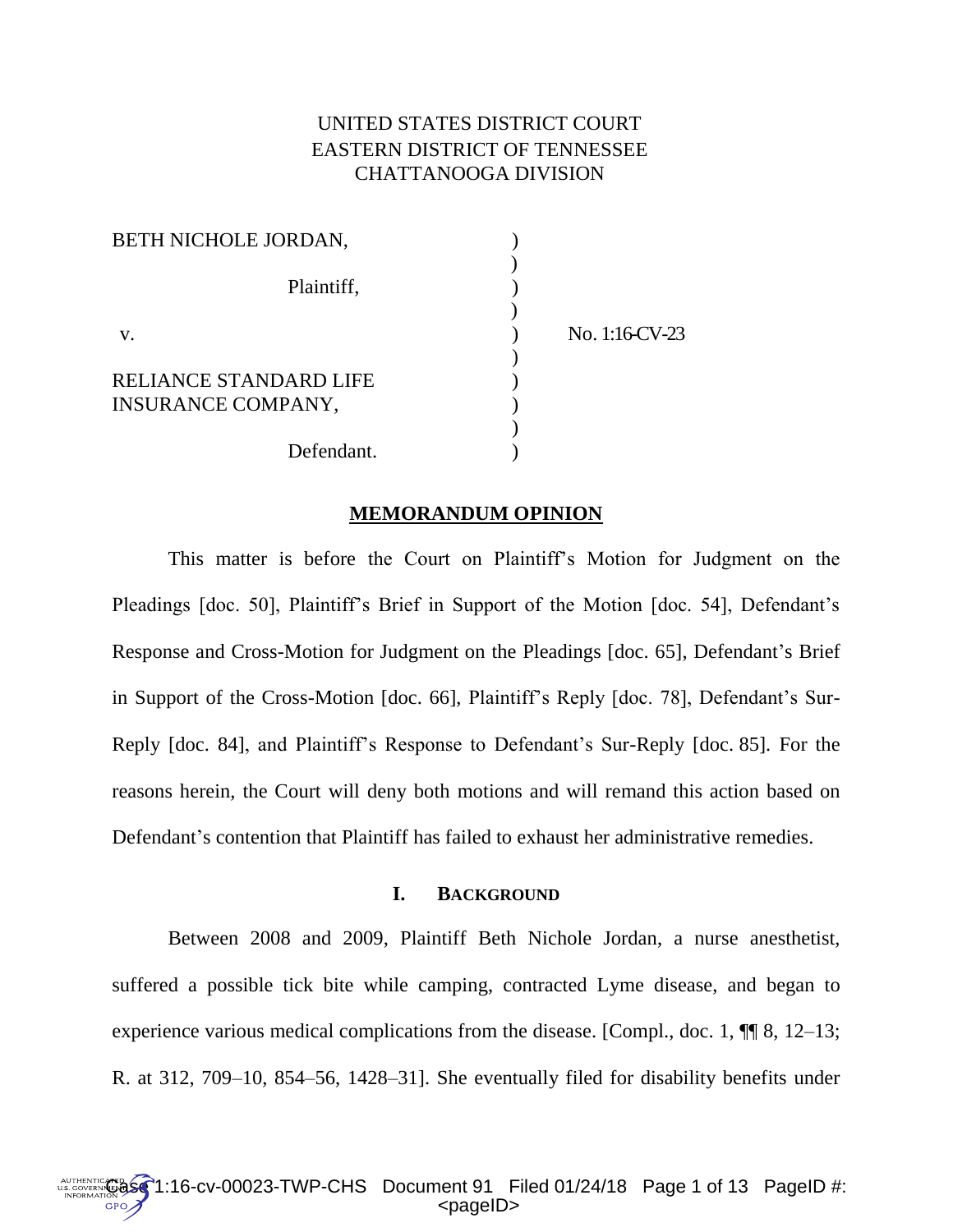her employer's long-term disability policy, whose administrator is Defendant Reliance Standard Life Insurance Company ("Reliance"). [Compl. ¶¶ 9–11, 14–15; *see* R. at 317– 22]. Reliance concluded that she qualified for long-term disability benefits under its policy, approved her claim, and provided her with benefits. [Compl. ¶ 16; R. at 303, 1606]. But a few years later, in 2015, Reliance terminated her benefits after finding that she did not meet the policy's definition of "Total Disability." [Compl. ¶¶ 22–23; R. at 9, 1606–10].

Ms. Jordan appealed Reliance's denial of her benefits on November 3, 2015, through Reliance's internal appellate-review process. [Compl. ¶ 24; R. at 1214]. While the appeal was ongoing, Reliance sent a letter to Ms. Jordan on December 16, 2015, informing her that it would require her to undergo an independent medical examination, [Compl.  $\P$  27; R. at 1621]—which it is free to do under the policy's terms, [R. at 13] and that it would "toll the statutory time frames for rendering an appeal determination pending completion of the examination and receipt of the physician's report," [*id.* at 1622; *see* Compl. ¶ 37]. Reliance's third-party vendor scheduled the exam to take place on January 12, 2016, with Stephen Dawkins, M.D., in Georgia. [Compl. ¶¶ 27–28; R. at 1335]. On the day of the exam, while Ms. Jordan was traveling to Dr. Dawkins' office, Dr. Dawkins had to respond to an emergency. [Compl. ¶ 29; R. at 237]. Although he could not keep his appointment with Ms. Jordan at the time that they had originally scheduled, he did offer to see her later in the afternoon on that same day. [Compl. ¶ 29; R. at 237]. She was unable, however, to meet with him on that day. [Compl. ¶ 30; R. at 237].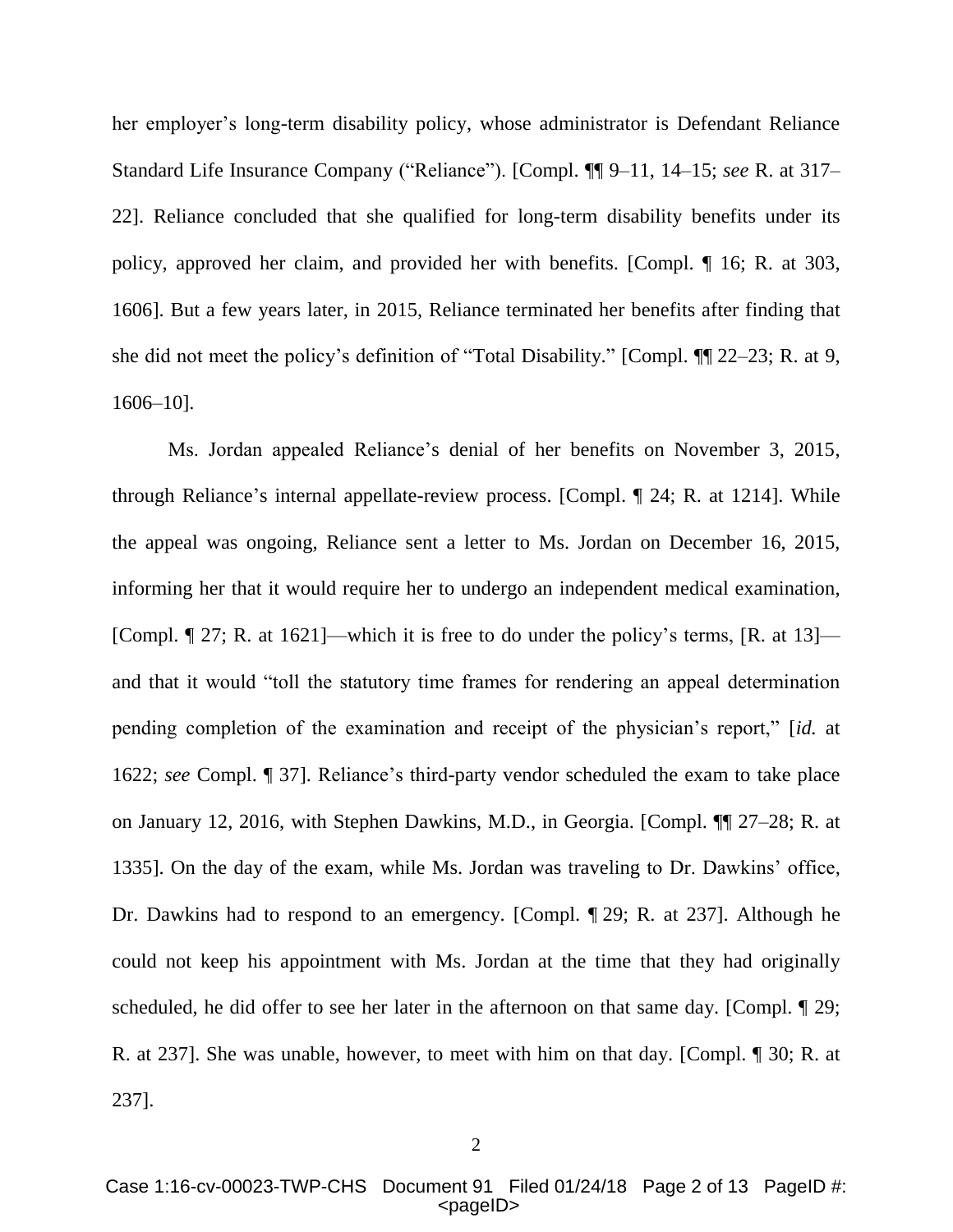On January 29, 2016, Reliance contacted Ms. Jordan's counsel about rescheduling the appointment. [Compl. ¶ 31; R. at 237]. According to Ms. Jordan, the due date for a decision on her appeal was December 18, 2015, [Compl. ¶ 35; R. at 243], and her counsel informed Reliance that she was willing to attend the exam only if Reliance could reschedule it "quickly," [Compl. ¶ 31; R. at 243]. The earliest available date for another appointment with Dr. Dawkins, however, was apparently February 24, 2016. [Compl.  $\P$  32; R. at 243, 1628].<sup>1</sup>

On February 5, 2016, Ms. Jordan, without having received a final decision from Reliance regarding her appeal, filed suit in this Court under the Employee Retirement Income Security Act ("ERISA"), 29 U.S.C. § 1132(a)(1)(B), claiming that Reliance wrongfully denied her disability benefits under the policy and seeking a judgment entitling her to those benefits. [Compl. at  $7-8$ ]<sup>2</sup> She alleges that "this matter is now properly before this court for judicial review." [*Id.* ¶ 2]. Specifically, she maintains that "[b]ecause Reliance Standard has failed to follow the decision timeline required by the ERISA claims regulations . . . Plaintiff's administrative remedies are deemed exhausted[.]" [*Id.* ¶ 41]. In response, Reliance alleges that "Plaintiff's claim is barred by her failure to exhaust her administrative remedies." [Answer, doc. 5, at 4].

 $\overline{a}$ 

<sup>&</sup>lt;sup>1</sup> Reliance also explored the possibility of setting up an appointment with physicians other than Dr. Dawkins, having "reached out to several vendors," [R. at 243], but they were either too far away from Ms. Jordan or did not have upcoming availabilities for appointments, [*id.* at 240–42, 1628].

<sup>2</sup> On February 11, 2016, Reliance issued a final decision. [*Id.* at 1623–31]. It stated that it had "no alternative" but to validate its original denial of Ms. Jordan's benefits because "[s]he refus[ed] to attend the IME (as rescheduled) and fail[ed] to cooperate under the terms of the Policy . . . prejudic[ing] our ability to fully and fairly evaluate the appeal." [*Id.* at 1628, 1630].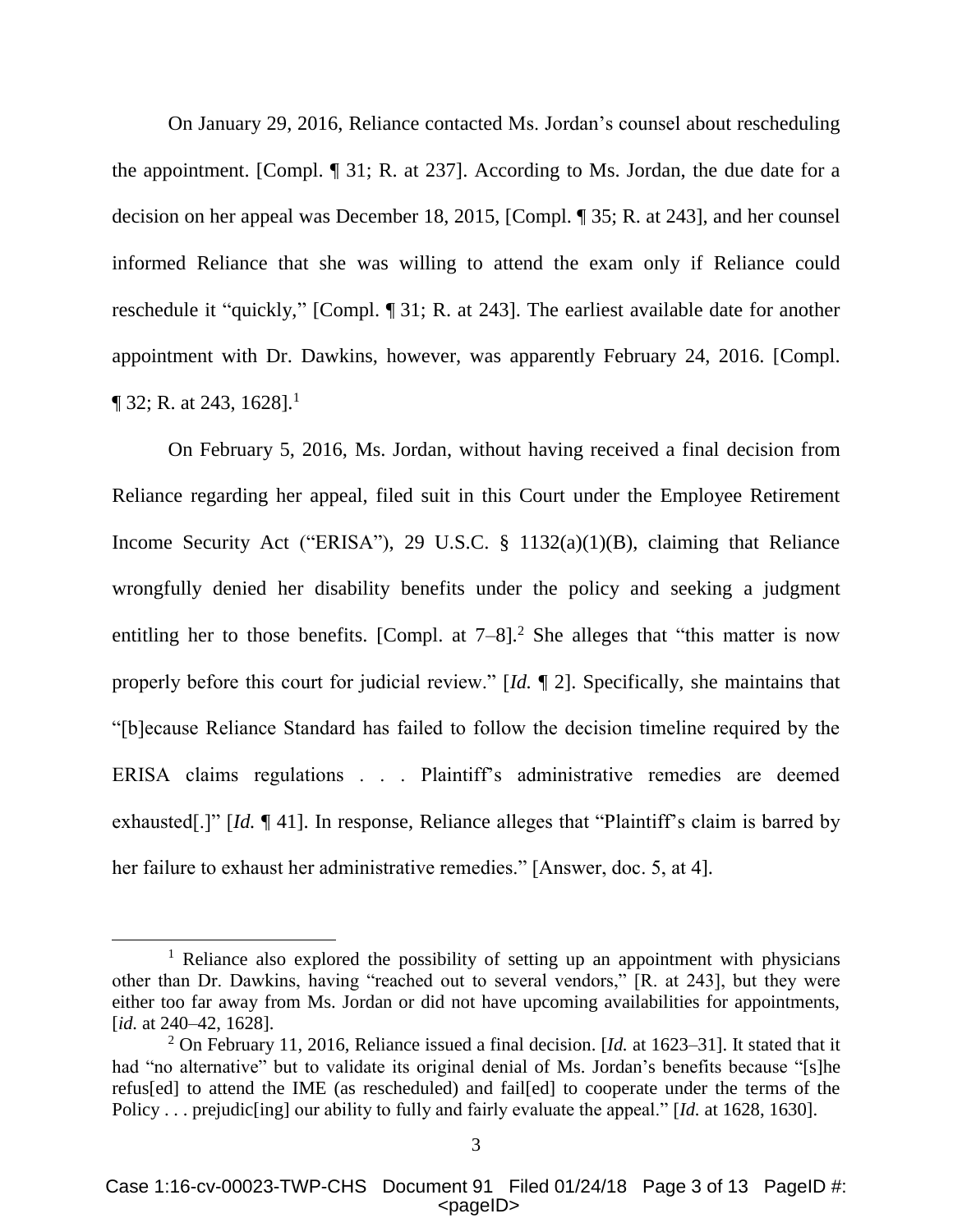### **II. ERISA'S CLAIMS PROCEDURE**

ERISA permits a participant<sup>3</sup> of certain employee benefit plans to file a civil action in federal district court for the recovery of benefits under these plans. 29 U.S.C. § 1132(a)(1)(B), (e)(1); *see also id.* §§ 1002(1), 1003(a)–(b) (defining the types of plans to which ERISA applies). ERISA, however, "requires a participant to exhaust his or her administrative remedies prior to commencing suit in federal court." *Miller v. Metro. Life Ins. Co.*, 925 F.2d 979, 986 (6th Cir. 1991). Although ERISA itself does not expressly require exhaustion, the Sixth Circuit espouses a judicially created doctrine of exhaustion based on "[t]he administrative scheme of ERISA." *Constantino v. TRW, Inc.*, 13 F.3d 969, 974 (6th Cir. 1994) (quoting *id.*).<sup>4</sup> A participant can therefore file suit to recover benefits under ERISA only after receiving a plan administrator's final decision as to that participant's entitlement to benefits. *See Heimeshoff v. Hartford Life & Accident Ins. Co.*, 134 S. Ct. 604, 610 (2013) ("A participant's cause of action under ERISA accordingly does not accrue until the plan issues a final denial.").

A participant, however, may also file suit *before* receiving a final decision if that decision is untimely under 29 C.F.R.  $\S$  2560.503-1(*l*)(2)(i). Under this regulation,<sup>5</sup> which

 $\overline{\phantom{a}}$ 

<sup>&</sup>lt;sup>3</sup> ERISA defines a "participant" as "any employee or former employee of an employer . . . who is or may become eligible to receive a benefit of any type from an employee benefit plan which covers employees of such employer." 29 U.S.C.  $\S$  1002(7).

<sup>&</sup>lt;sup>4</sup> In this vein, ERISA "require[s] benefit plans to provide internal dispute resolution procedures." *Weiner v. Klais & Co.*, 108 F.3d 86, 91 (6th Cir. 1997) (citation and footnote omitted). Specifically, § 1333(2) states that an administrator must "afford a reasonable opportunity to any participant whose claim for benefits has been denied for a full and fair review by the appropriate named fiduciary of the decision denying the claim."

<sup>&</sup>lt;sup>5</sup> In pertinent part, § 2560.503-1( $l$ )(2)(i) states: "In the case of a claim for disability benefits, if the plan fails to strictly adhere to all the requirements of this section with respect to a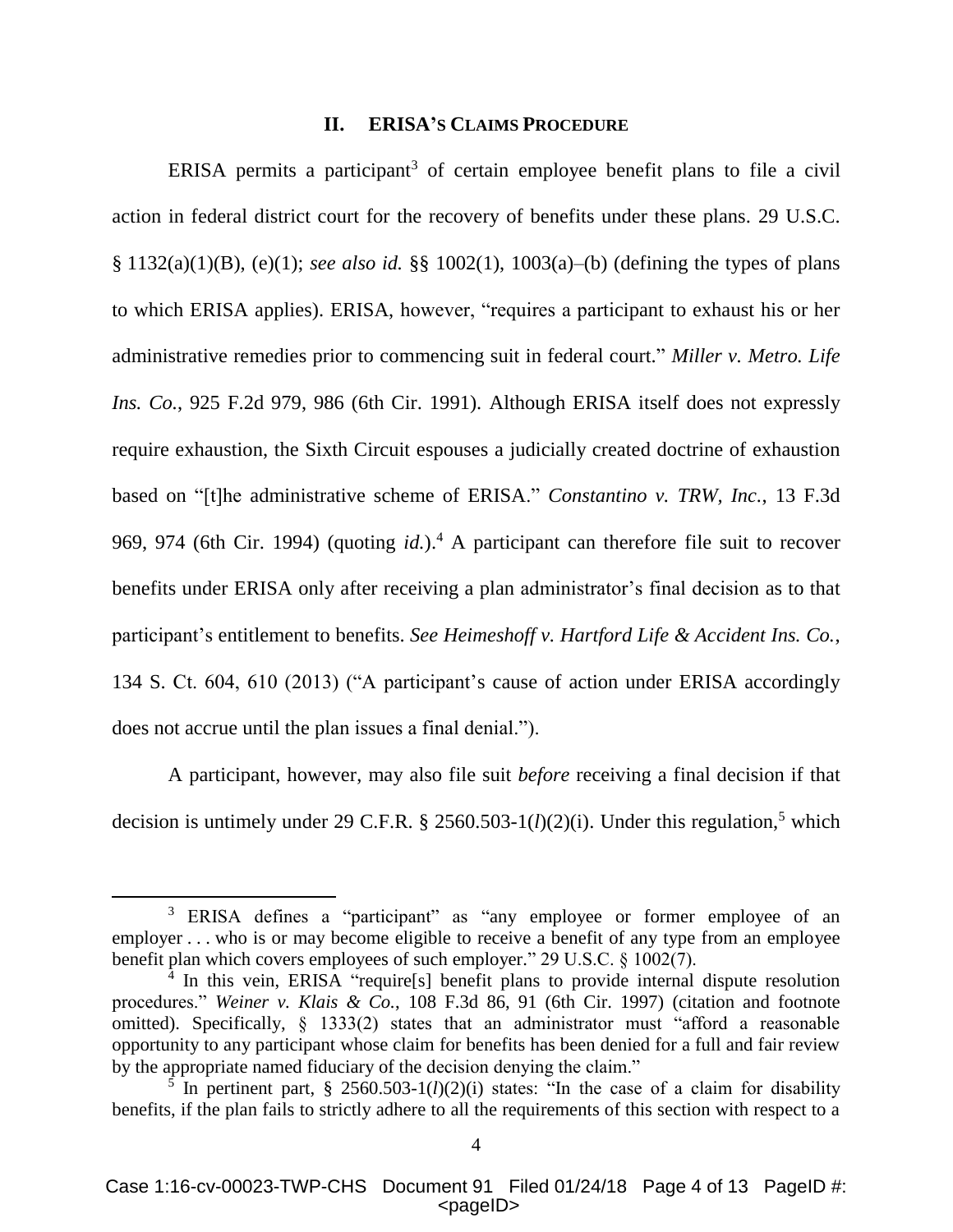is known as the "deemed-exhausted provision," a court must construe the administrator's untimeliness as a denial of benefits and deem the participant's administrative remedies to be exhausted. 29 C.F.R. § 2560.503-1(i)(1)(i), (i)(3)(i), (*l*)(2)(i). For a claim of disability benefits, the administrator's final decision as whether to uphold an initial denial of benefits is untimely if it does not take place within forty-five days of the participant's request for a review, *id.* § 2560.503-1(i)(1)(i), (i)(3)(i)—unless the administrator provides the participant with written notice of "special circumstances" that require an extension of time, *id.*§ 2560.503-1(i)(1)(i).<sup>6</sup> An extension of time due to special circumstances cannot exceed an additional forty-five days, meaning that the administrator must render a final decision no later than ninety days from the participant's request for a review. *Id.*   $§ 2560.503-1(i)(1)(i), (i)(3)(i).$ 

## **III. ANALYSIS**

The Court begins by noting that the exhaustion of administrative remedies applies only to plan-based claims under ERISA; it is not an antecedent to a participant's right to bring a statutory *violation* of ERISA—like an alleged violation of ERISA's anti-cutback provisions under 29 U.S.C. § 1054(g) or an alleged violation of ERISA's fiduciary duties under 29 U.S.C. § 1104. *Hitchcock v. Cumberland Univ. 403(b) DC Plan*, 851 F.3d 552, 564 (6th Cir. 2017). Ms. Jordan, however, does not allege a breach of fiduciary duty or any other statutory violation of ERISA, asserting only a claim for the wrongful denial of

l

claim, the claimant is deemed to have exhausted the administrative remedies available under the plan[.]"

<sup>&</sup>lt;sup>6</sup> Subsection 2560.503-1(i)(1)(i) does not expressly define "special circumstances," providing only that "the need to hold a hearing" is one example of a special circumstance.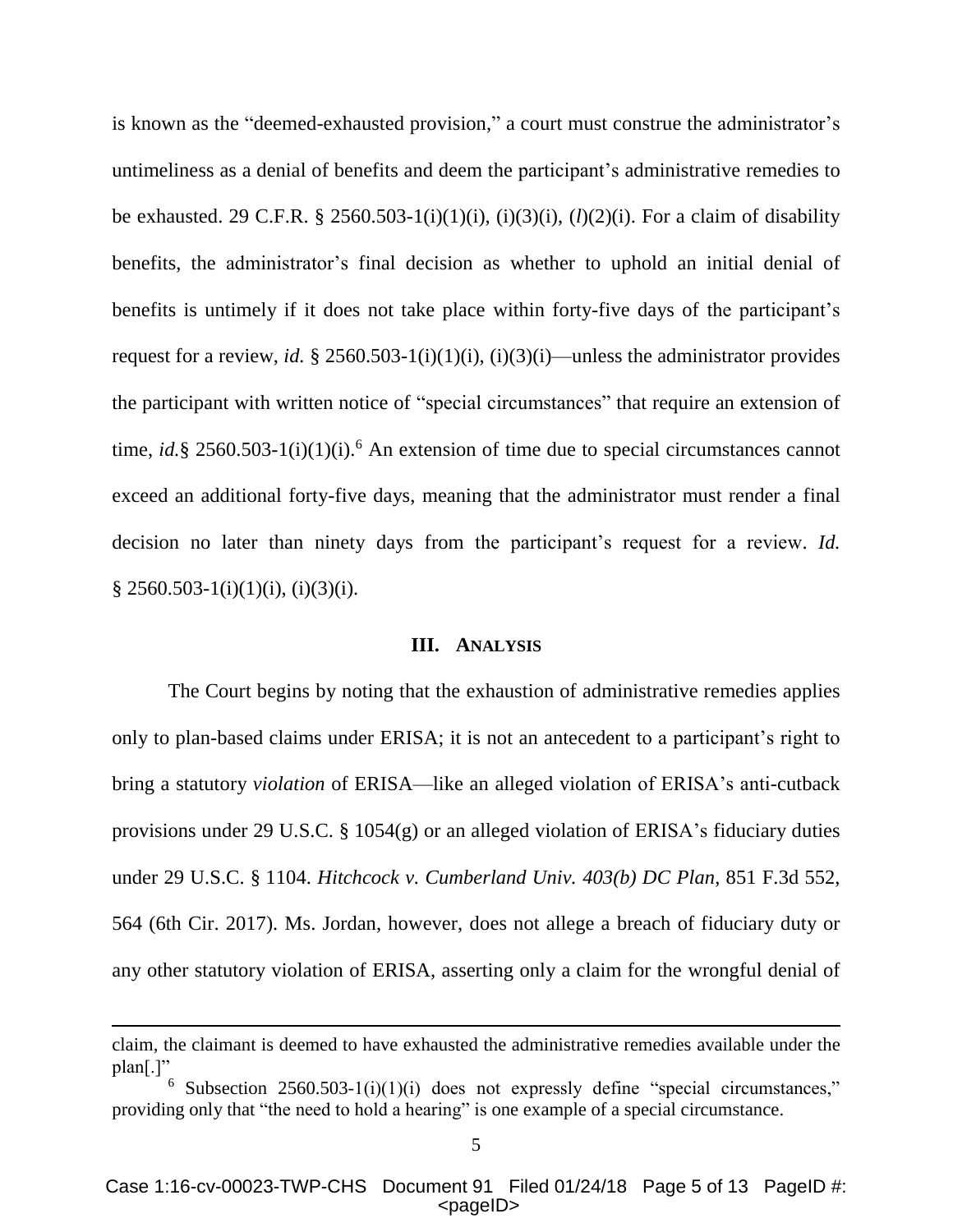benefits under the terms of Reliance's policy. [*See* Compl. ¶¶ 46–53].<sup>7</sup> Her satisfaction of the common-law doctrine of exhaustion is therefore a prerequisite to her right to maintain this action. Also, Reliance incorporated the common-law exhaustion requirement into its policy, which states that "ERISA claim appeal remedies . . . must be exhausted" before a participant can pursue review in another forum<sup>8</sup> and provides that all reviews of claims must be "complete." [R. at 13]; *see Union Sec. Ins. Co. v. Blakeley*, 636 F.3d 275, 276 (6th Cir. 2011) (stating that ERISA "repeatedly underscores the primacy of the written plan").<sup>9</sup> So under both the common law and Reliance's policy, Ms. Jordan had to exhaust her administrative remedies before filing this action—and she acknowledges as much by pleading that she has "exhausted her *required* administrative remedies with respect to the long term disability claim." [Compl. ¶ 42 (emphasis added)].

 $\overline{\phantom{a}}$ 

<sup>7</sup> Ms. Jordan, in her brief, argues that Reliance "breach[ed] its ERISA fiduciary duties owed to Plaintiff" but raises no allegation to this effect in her Complaint. [Pl.'s Br. at 1].

<sup>&</sup>lt;sup>8</sup> This language resides within an arbitration provision in Reliance's policy, so it pertains to the exhaustion of administrative remedies prior to the filing of claims in an arbitral tribunal rather than prior to the filing of claims in federal court. Still, a reasonable interpretation of this language yields the parties' broader intent and understanding that the exhaustion of administrative remedies must occur before a review can be had in *any* forum. *Cf. Perez v. Aetna*  Life Ins. Co., 150 F.3d 550, 557 (6th Cir. 1998) (concluding that a "reasonable interpretation" of an ERISA plan's language meant that the administrator had clear discretionary authority under the plan even though the plan lacked express language to that effect (footnote omitted)).

<sup>9</sup> Reliance's policy contains no description of its internal appellate-review process. *See* 29 U.S.C. § 1133(2) ("[E]very employee benefit plan shall . . . afford a reasonable opportunity to any participant whose claim for benefits has been denied for a full and fair review . . . of the decision denying the claim."). Reliance instead provided Ms. Jordan with a description of its appellate-review process in its initial notice of denial. [R. at 1609–10]; *see* 29 C.F.R.  $\S 2560.503-1(g)(1)(iv)$  (stating that a plan administrator, when denying a participant's initial claim, must give "[a] description of the plan's review procedures and the time limits applicable to such procedures"). Ms. Jordan does not in any way challenge this notice as faulty under ERISA's notice requirements. *See Moore v. Lafayette Life Ins. Co.*, 458 F.3d 416, 436–37 (6th Cir. 2006).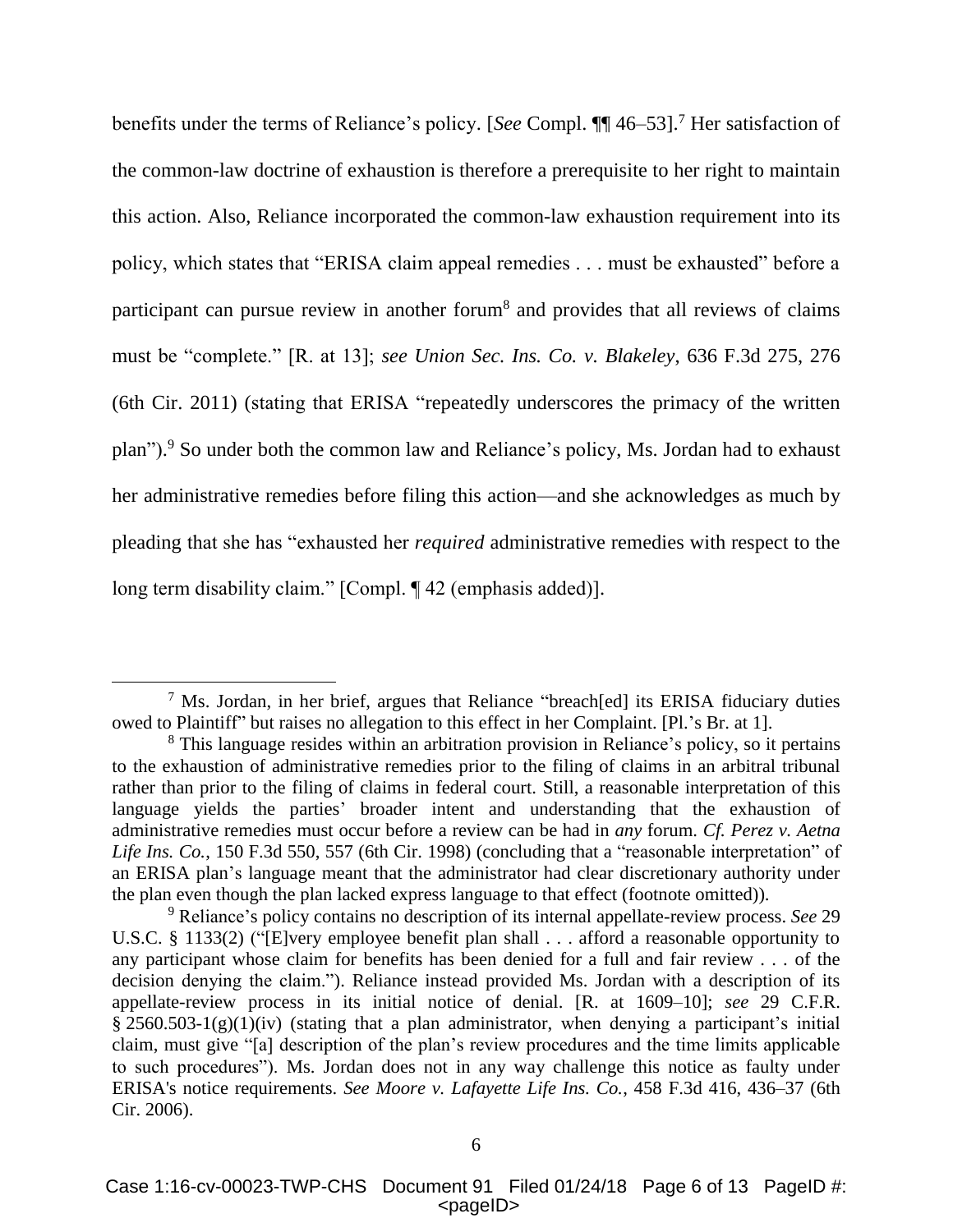Again, although she did not secure a final decision from Reliance by pursuing its internal appellate-review process to its end, she nonetheless argues that she has exhausted her administrative remedies and properly filed suit in this Court because Reliance never issued a timely final decision under the applicable deadline. [*Id.* ¶¶ 2, 35, 39; Pl.'s Br. at 20, 22–25]. She claims that because Reliance made no decision within forty-five days of her appeal, she did not have to wait for a decision. [*Id.*]. She also asserts that Reliance's letter from December 16, 2015—in which Reliance notified her of its intent to schedule an independent exam—does not constitute written notice of special circumstances and that Reliance was therefore not entitled to an additional forty-five-day extension based on this letter. [Compl. ¶ 36; Pl.'s Br. at 24–25]. In sum, she urges the Court to view her administrative remedies as exhausted under the deemed-exhausted provision.

But before delving into the issue of exhaustion, the Court must define the legal parameters for its analysis. Although courts have resolved ERISA cases through summary judgment and bench trials, the Sixth Circuit, in a concurring opinion, has advised courts not to use either procedure in these types of cases*. See Wilkins v. Baptist Sys., Inc.*, 150 F.3d 609, 617–19 (6th Cir. 1998) (Gilman, J., concurring). Considering only the evidence that the parties presented to the administrator, courts should instead review the administrative record and, based on that review, issue findings of fact and conclusions of law. *Id.* at 619. But as to the specific issue of exhaustion, Reliance importantly—does not ask for judgment on the administrative record; instead, it requests the dismissal of Ms. Jordan's claim: "Plaintiff . . . failed to exhaust her administrative remedies . . . . As a result, Plaintiff's claim must be dismissed[.]" [Def.'s Br. at 8 n.3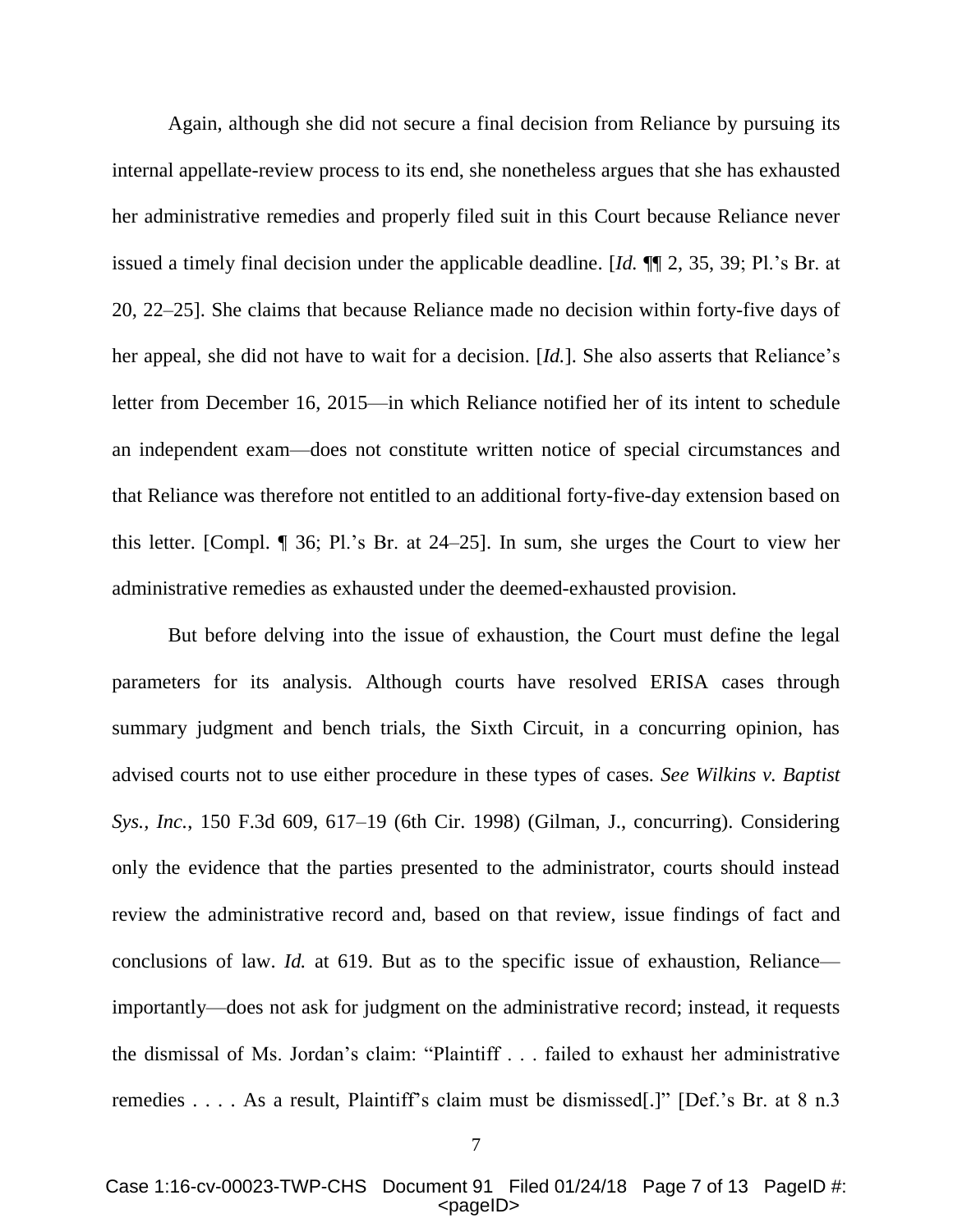(citations omitted)]. The Court construes this argument as a request for dismissal under Federal Rule of Civil Procedure 12(b)(6).<sup>10</sup>

In ERISA actions, when a defendant moves to dismiss a complaint for failure to exhaust administrative remedies, courts typically resolve the issue based on the face of the pleadings and not the administrative record. *See Hill v. Blue Cross & Blue Shield of Mich.*, 409 F.3d 710, 721 (6th Cir. 2005) ("Plaintiffs have not sufficiently alleged that they exhausted the administrative remedies available to them[.]"); *Weiner v. Klais & Co.*, 108 F.3d 86, 91 (6th Cir. 1997) (affirming dismissal of an ERISA claim for benefits because the plaintiff had "not alleged any factual basis" showing the exhaustion of remedies); *Beamon v. Assurant Emp. Benefits*, 917 F. Supp. 2d 662, 666 (W.D. Mich. 2013) (stating that "exhaustion is an affirmative defense" and noting that "a district court may dismiss a complaint if the existence of a valid affirmative defense, such as the failure to exhaust, is . . . plain from the face of the complaint") (quoting *Turley v. Gaetz*, 625 F.3d 1005, 1013 (7th Cir. 2010))); *Barix Clinics of Ohio, Inc. v. Longaberger Family of Cos. Grp. Med. Plan*, 459 F. Supp. 2d 617, 621–23 (S.D. Ohio 2005) (dismissing an ERISA claim for benefits after performing an analysis of the complaint and concluding that the plaintiff failed adequately to plead exhaustion).

l

<sup>&</sup>lt;sup>10</sup> The legal standard that governs a Rule  $12(b)(6)$  motion to dismiss is, of course, not unfamiliar to the parties. To survive a Rule 12(b)(6) motion to dismiss, the plaintiff's complaint must contain "sufficient factual matter, accepted as true, to 'state a claim to relief that is plausible on its face.'" *Ashcroft v. Iqbal*, 556 U.S. 662, 678 (2009) (quoting *Bell Atl. Corp. v. Twombly*, 550 U.S. 544, 570 (2007)). A claim is facially plausible when the plaintiff pleads facts that create a reasonable inference that the defendant is liable for the alleged conduct in the complaint. *Id.* When considering a Rule 12(b)(6) motion to dismiss, the Court accepts the allegations in the complaint as true and construes them in a light most favorable to the plaintiff. *Mixon v. Ohio*, 193 F.3d 389, 400 (6th Cir. 1999).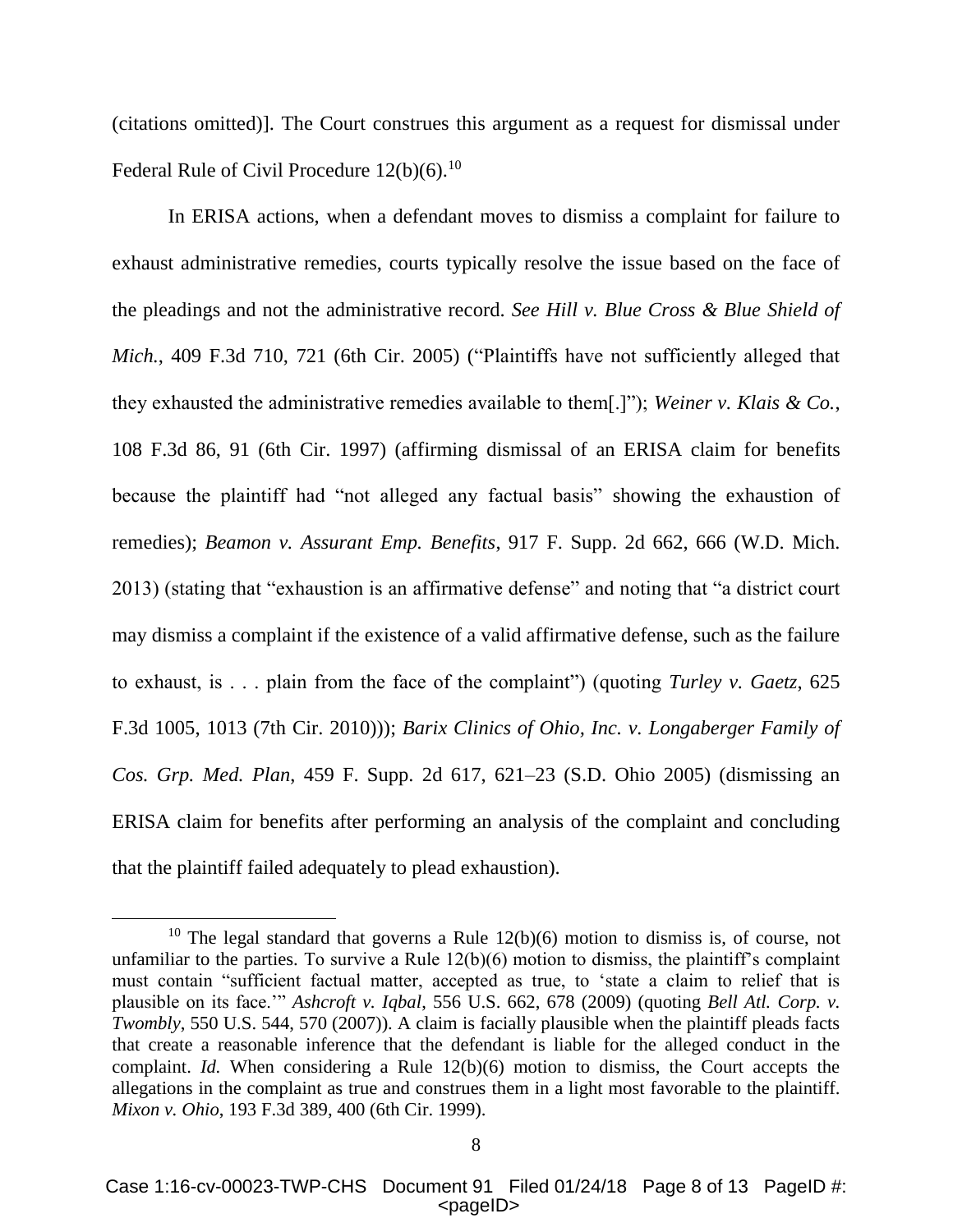After examining Ms. Jordan's allegations, the Court is not convinced that she has pleaded sufficient facts showing the exhaustion of her administrative remedies. She pleads that Reliance's final decision was due on December 18, 2015—the day on which the forty-five day deadline expired—and that none of Reliance's communications before that date constituted special circumstances for an extension. [Compl.  $\P$   $\qquad$  35–36].<sup>11</sup> Based on these allegations, which the Court must accept as true, Reliance's decision should have occurred on December 18, 2015, and when it did not occur on this date, it was untimely. *[Id.*  $\llbracket 39 \rrbracket$ ; 29 C.F.R. § 2560.503-1(i)(1)(i), (i)(3)(i). Despite the expiration of the forty-five-day deadline on this date, Ms. Jordan did not exercise her legal right to bring a claim in this Court at that time. Instead, she chose to proceed through Reliance's internal appellate-review process for an additional forty-nine days—even to the point of traveling to participate in an independent medical exam and expressing a willingness to reschedule that exam. [Compl. ¶¶ 27–32]. She did not file her ERISA claim in this Court until February 5, 2016. [*Id.* at 8].

So Ms. Jordan—by her own account—elected to delay the filing of her claim in this Court when the opportunity arose at the end of forty-five days, in favor of pursuing her administrative remedies under Reliance's policy for a period of nearly two more months. Although this Court is unaware of any case in which a court in this circuit has had to reconcile with this somewhat unusual scenario, courts elsewhere have dealt with relatively similar facts and declined to deem administrative remedies exhausted. *See Hall* 

 $\overline{a}$ 

 $11$  Ms. Jordan also appears to allege that she did not concede to the tolling of ERISA's statutory or regulatory timeframes, [Compl. ¶ 26], and she makes this assertion outright in her brief, [Pl.'s Br. at 23–25].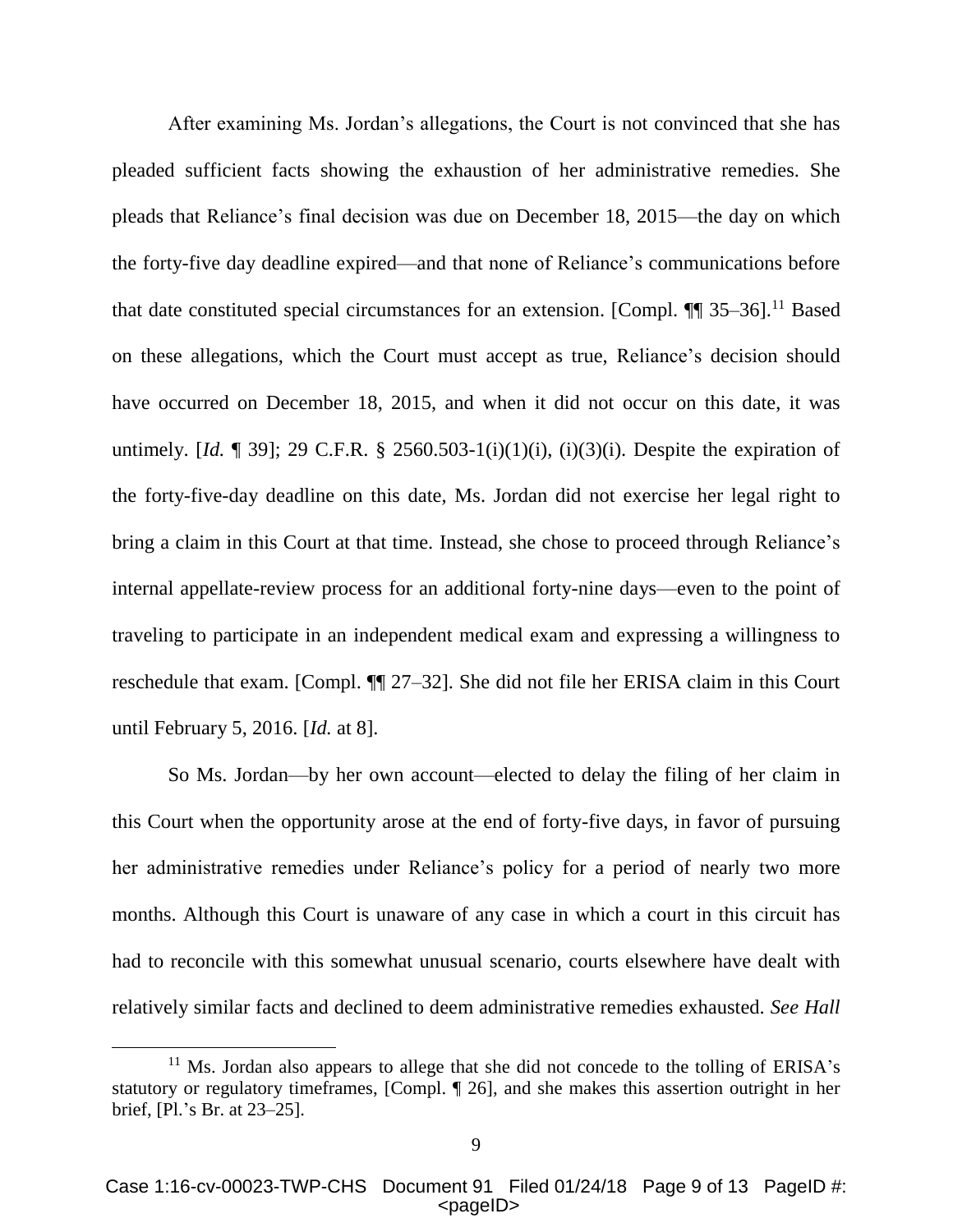*v. United of Omaha Life Ins. Co.*, 741 F. Supp. 2d 1348, 1357 (N.D. Ga. 2010) ("[The plaintiff] could have filed suit once the original deadline had passed, but he chose to wait. Thus, [the administrator's] alleged delay in providing an initial claim decision does not trigger the deemed exhaustion provision." (footnote omitted)); *Tindell v. Tree of Life, Inc.*, 672 F. Supp. 2d 1300, 1311, 1312 (M.D. Fla. 2009) ("[I]f a plan administrator fails to issue a timely decision on a claim for benefits or an appeal the claimant may deem her administrative remedies exhausted and immediately proceed to court. However, if the claimant waits for the plan administrator to issue a determination, then the claimant should pursue the administrative route to its end. . . . [E]xcusing exhaustion in such a circumstance would permit a claimant who opted to wait indefinitely for a decision to then effectively circumvent the administrative appeal process altogether." (citation omitted)); *cf. Borman v. Great Atlantic & Pacific Tea Co.*, 64 F. App'x 524, 529 (6th Cir. 2003) (recognizing that "the attempted circumvention" of ERISA's exhaustion requirement "ordinarily should not be tolerated" (citing *Baldwin Cty. Welcome Ctr. v. Brown*, 466 U.S. 147, 152 (1984))); *see also* [Pl.'s Reply at 5 (acknowledging that an administrator has "no more than 45 days to make a decision on a disability appeal" and that if it fails to meet this deadline, the participant may proceed "*directly* to court" (emphasis added) (citation omitted))].

In addition, the Court would be remiss if it did not note that Ms. Jordan has not pleaded—not even in perfunctory fashion—that the exhaustion of her administrative remedies would be futile. *See Weiner*, 108 F.3d at 91 (stating that futility—that is, a plaintiff's assertion that an administrative route would be a pointless or an inadequate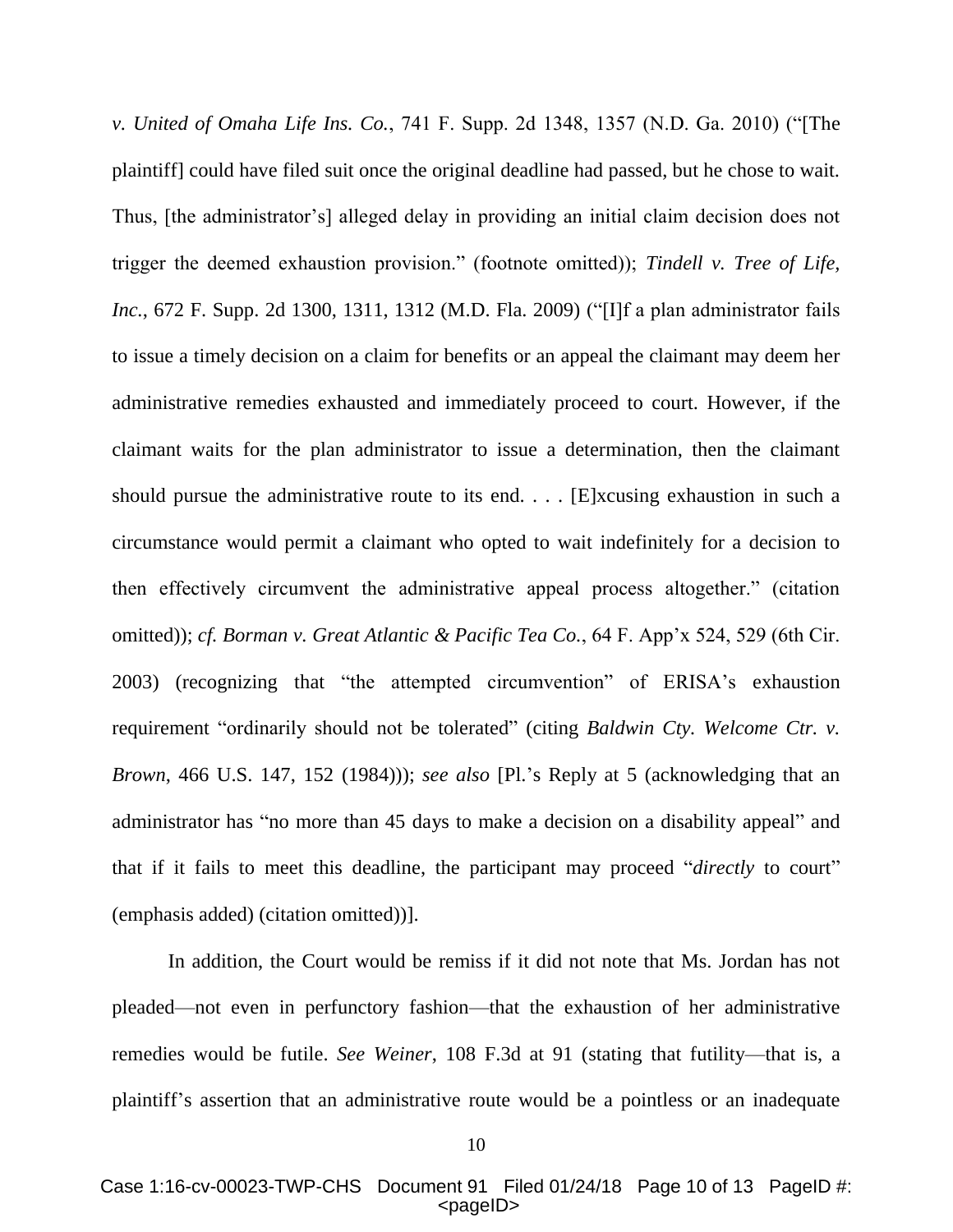remedy—is as an exception to the exhaustion requirement if properly pleaded); *see also Coomer v. Bethesda Hosp., Inc.*, 370 F.3d 499, 505 (6th Cir. 2004) (stating that the plaintiff did not properly plead futility); *see also Zhou v. Guardian Life Ins. Co. of Am.*, 295 F.3d 677, 680 (7th Cir. 2002) ("When a party has proffered no facts indicating that the review procedure that *he initiated* will not work, the futility exception does not apply." (emphasis added) (citation omitted)). In fact, Ms. Jordan even concedes that a remand of this action would not be futile at all but a suitable "alternative" remedy to judgment on the administrative record: "In the alternative . . . Reliance Standard [should] conduct a medical exam within a set amount of time, and . . . produce a decision within a set amount of time thereafter." [Pl.'s Br. at 35].

The Court will oblige her request for a remand, due to her failure to plead plausible facts showing the exhaustion of her administrative remedies and Reliance's request for dismissal. The Court will remand this action so that Reliance can perform an independent medical exam and make a final determination regarding Ms. Jordan's right to disability benefits based on a *complete* factual record. *See Shelby Cty. Health Care Corp. v. Majestic Star Casino*, 581 F.3d 355, 373 (6th Cir. 2009) (observing that remand is "appropriate in a variety of circumstances, particularly where the . . . administrative record is factually incomplete").<sup>12</sup> Rather that dismiss this action, however, the Court will place it under a stay and allow Ms. Jordan to amend her pleading to pursue any civil

 $\overline{\phantom{a}}$ 

 $12$  By remanding this action, the Court will also satisfy "several important purposes of administrative exhaustion, including the development of a factual record, enabling [Reliance] to consider the claims before premature judicial intervention, and providing a nonadversarial method of claims settlement." *Coomer*, 370 F.3d at 506; *see Constantino*, 13 F.3d at 975 (listing the various purposes of ERISA's exhaustion requirement).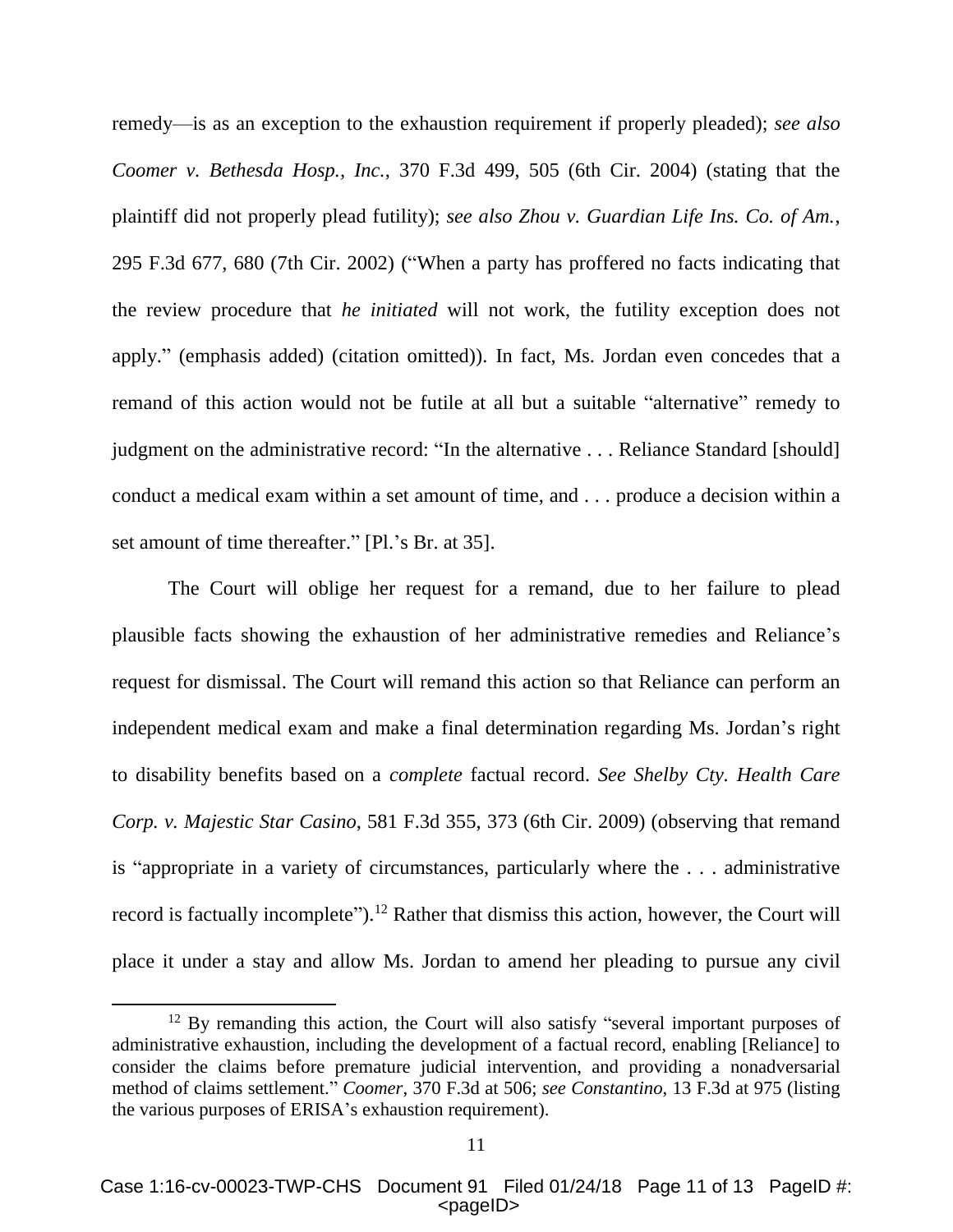remedies under ERISA that might become available to her following the remand of this action.

#### **IV. CONCLUSION**

Ms. Jordan's allegations fall short of establishing that she has exhausted her administrative remedies. Because she continued to pursue her administrative remedies rather than file suit when Reliance did not render a decision by the forty-five-day deadline, the Court is not willing to deem her administrative remedies exhausted. She must now pursue the administrative pathway to its end. As a result, the Court orders as follows:

- 1. Ms. Jordan's Motion for Judgment on the Pleadings [doc. 50] is **DENIED**.
- 2. Reliance's Cross-Motion for Judgment on the Pleadings [doc. 65] is **DENIED**.
- 3. Ms. Jordan has not established the exhaustion of her administrative remedies, and the Court **REMANDS** this action to Reliance.
- 4. Reliance is **ORDERED** to schedule an independent medical exam for Ms. Jordan. Reliance **SHALL** schedule the exam to occur with a physician who, according to its vendors, is nearest to Ms. Jordan's residence. Reliance **SHALL** schedule the exam at the earliest date that that physician has available. Ms. Jordan **SHALL** attend the exam.